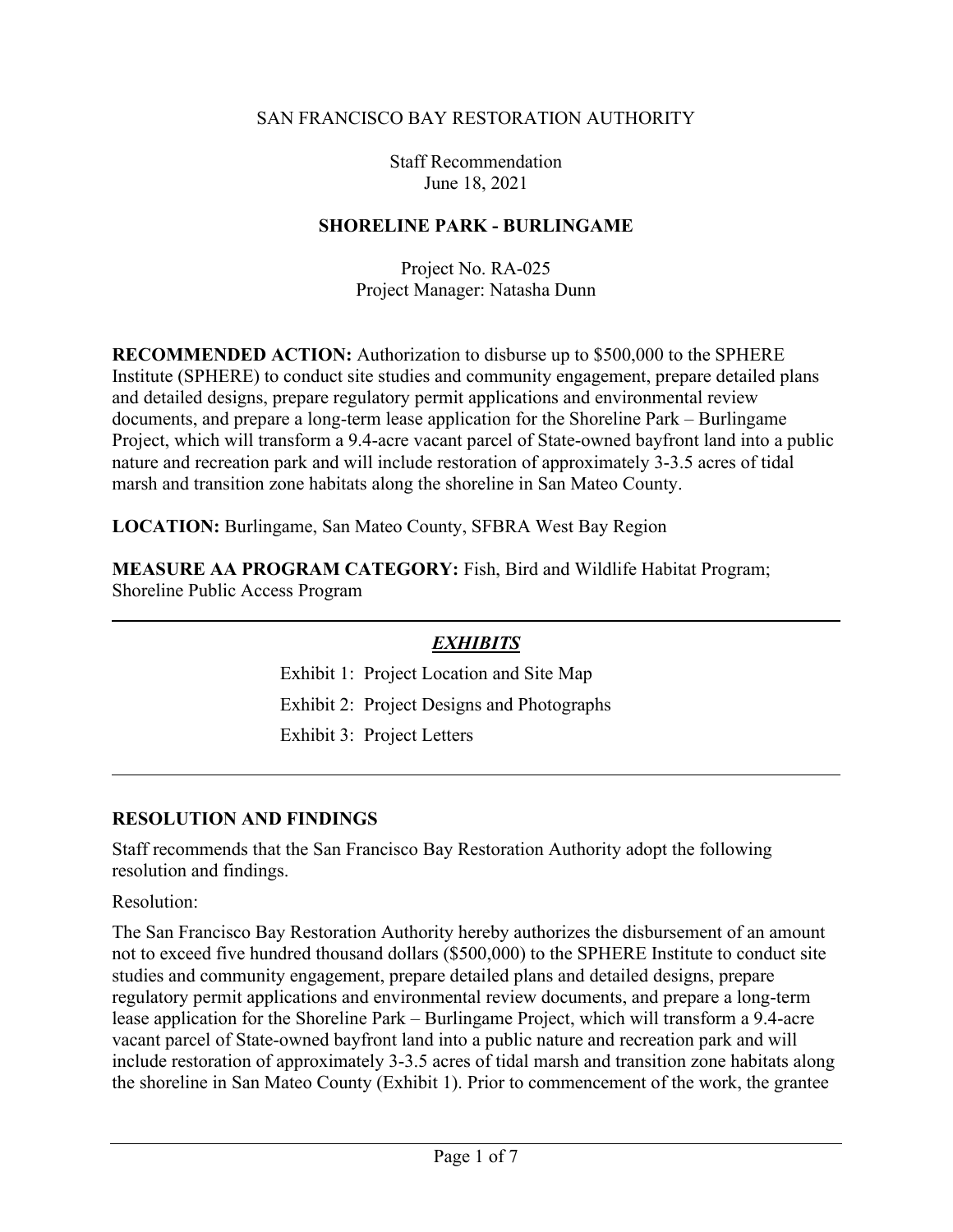shall submit for the review and written approval of the Executive Officer of the Authority the following:

- 1. A detailed work program, schedule, and budget.
- 2. Names and qualifications of any contractors to be retained for the work.
- 3. A plan for acknowledgement of Authority funding.

Findings:

Based on the accompanying staff recommendation and attached exhibits, the San Francisco Bay Restoration Authority hereby finds that:

- 1. The proposed authorization is consistent with The San Francisco Bay Restoration Authority Act, Gov. Code Sections 66700-66706.
- 2. The proposed authorization is consistent with The San Francisco Bay Clean Water, Pollution Prevention and Habitat Restoration Measure (Measure AA).
- 3. The grantee is not required to enter into a project labor agreement per Resolution 22 because the proposed authorization is for planning work.

## **PROJECT SUMMARY:**

Staff recommends that the Authority authorize disbursement of up to \$500,000 to the SPHERE Institute (SPHERE) to conduct site studies and community engagement, prepare detailed plans and detailed designs, prepare regulatory permit applications and environmental review documents, and prepare a long-term lease application for the Shoreline Park – Burlingame Project. The Shoreline Park – Burlingame Project (project) will transform a 9.4-acre vacant parcel of State-owned bayfront land into a public nature and recreation park and will include restoration of approximately 3-3.5 acres of tidal marsh and transition zone habitats in one of the few remaining suitable locations along the City of Burlingame's heavily developed shoreline (Exhibit 1). The project will create much-needed nature and park amenities for the public.

SPHERE has completed the conceptual design work for the project and has begun work on the detailed design stage. With the Authority grant, SPHERE will conduct studies, advance the plans and designs, conduct community engagement, prepare required environmental documentation, negotiate a lease with State Lands Commission (SLC), and prepare permit applications necessary for regulatory review.

The site and surrounding land were created around 1960 by illegal placement of approximately 150 acres of fill in San Francisco Bay by the Anza Corporation. Following a lawsuit, this land was divided between the Anza Corporation and the SLC. The project site is land owned by the SLC, which is a 9.4 acre parcel. In 2017, the SLC received proposals from developers to turn the parcel into a hotel. Following a multi-year Public Trust Needs Assessment, SLC agreed to a proposal from SPHERE and the San Mateo Resource Conservation District (SMRCD) to develop a public nature-based park instead. SLC currently has a lease with SPHERE through October 2023 and has agreed to enter into negotiations on a 49-year lease for the project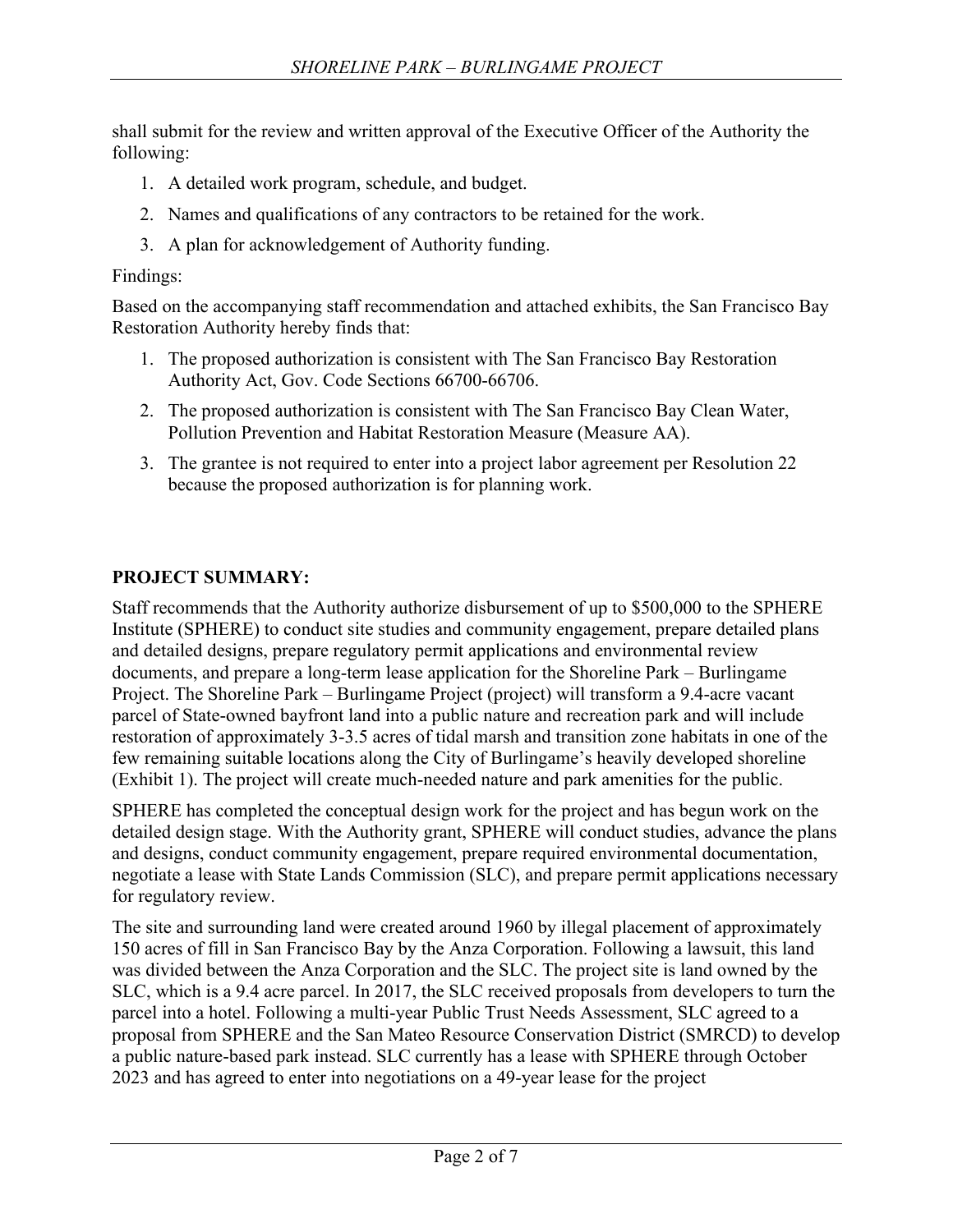SPHERE will oversee the design and permitting of the site, including managing preparation of detailed construction drawings, the SLC long-term lease application, California Environmental Quality Act (CEQA) documents, regulatory agency permit applications and all required materials for the City of Burlingame approval and permits. SPHERE will conduct sea level rise modeling and soil sampling to inform designs to ensure protection of the restored tidal marsh and that suitable soil substrate exists to achieve habitat restoration goals. SPHERE will also prepare a 10 year monitoring program to ensure success of the project and to address regulatory requirements. Additionally, SPHERE, in collaboration with the SMRCD and Green Foothills, has been performing community engagement and will continue to conduct outreach, provide project updates, solicit feedback, and generate public interest in the park (Exhibit 3). The construction phase of the project (which is not part of this grant) will be managed by SMRCD, and will include earthwork, revegetation, and installation of recreational facilities and an education center.

Outcomes of the project include restored tidal marsh, a marsh-upland transition zone to provide space for landward transgression as sea level rises, and key park amenities including an education center, boardwalks and trails for nature viewing, an upgraded Bay Trail segment, two Water Trail access sites and a safe fishing access area (Exhibit 2).

SPHERE is a non-profit organization with extensive experience as a government contractor supporting agencies in their administration and operation of programs. The project is a publicprivate partnership between SPHERE and the San Mateo Resource Conservation District, a local public entity with a long track record in providing comprehensive, integrated services for wildlife, water, climate and agriculture within San Mateo County. Additionally, SLC, the landowner, will serve as an advisory partner.

To implement the project, SPHERE and SMRCD have formed partnerships with stakeholders throughout the region, including regulatory agencies, local and statewide non-profit organizations, local community groups, private companies, and local citizens. Partners have recognized the project's advancement of a wide array of public benefits, including ecological restoration, climate change adaptation, social justice, recreational opportunities, bay access, community engagement and education (Exhibit 3). From regulatory agencies through kayaker and kitesurfer clubs, various partners are aware of the project, support it, and have provided input on its design. Green Foothills, the lead on the project's community outreach plan, also supported the project's application to the SLC, providing a petition of support from over 1,250 residents and helping to coordinate letters of support from community groups. These partnerships, and new ones, will ensure the park is enjoyed and activated by the local communities and visitors.

## **Site Description:**

Despite the fact that the project site is currently fenced off and the Bay Trail is in disrepair, local residents of all demographics still flock to the edges of the parcel to fish, jog, bicycle, and enjoy the Bay. It consists of fill placed in former tidal baylands which converted baylands to uplands. Consequently, disturbance-adapted, upland ruderal habitat occupies the majority of the 9.4 acre site (e.g., fennel, Italian thistle, and various non-native annual grasses). A few non-native shrubs and trees are scattered around the site's periphery. A small surface area (approximately 0.5 acres) of U. S. Army Corps of Engineers' jurisdictional seasonal wetlands also occur at the site in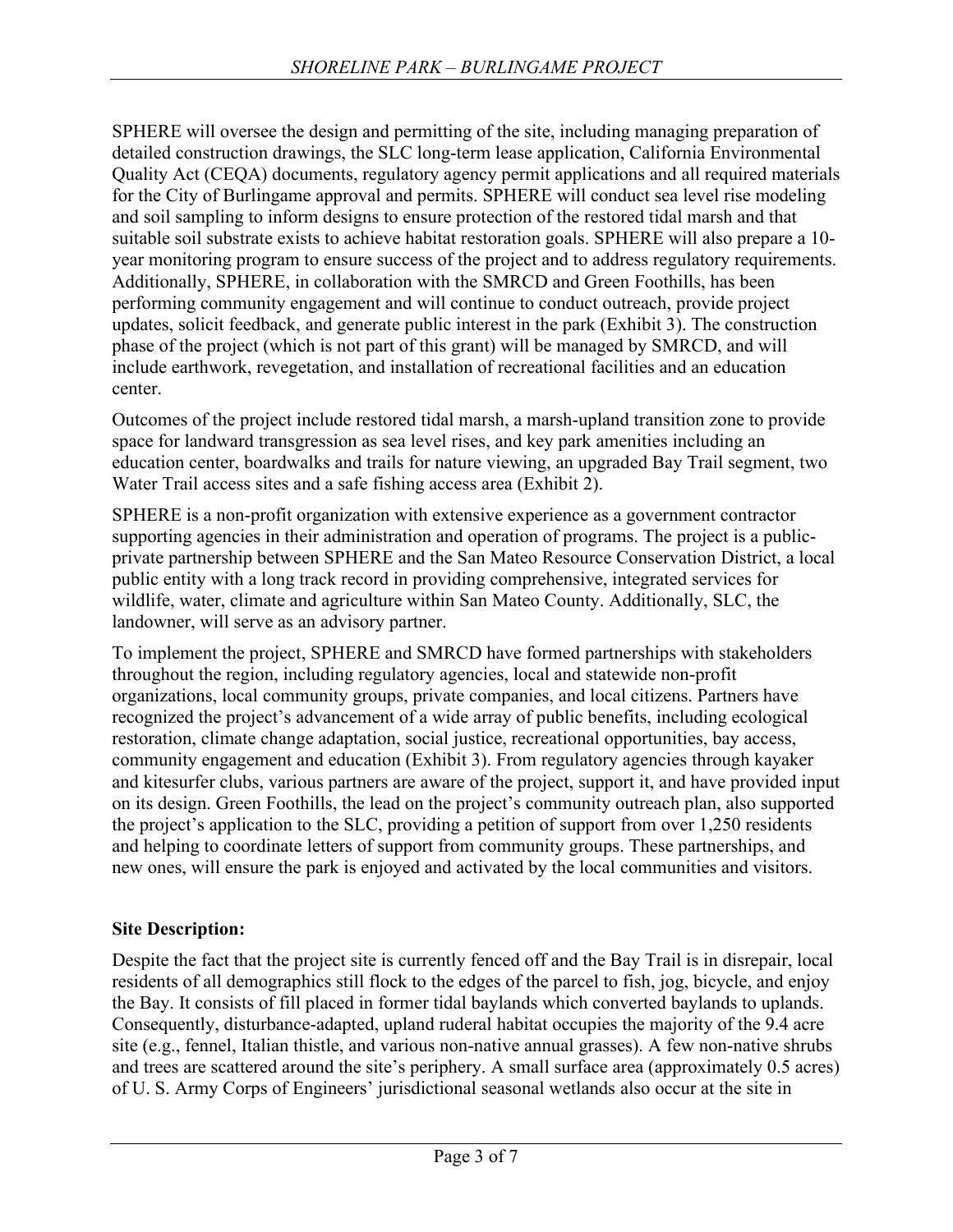depressions formed via differential settlement of the fill material. They support shallow ponding (less than 1 foot) for several months in the rainy season. These wetlands are dominated by nonnative herbaceous species such as Italian rye grass, bristly ox-tongue, and Harding grass.

The site provides relatively poor habitat for wildlife due to the dominance by weedy ruderal habitat and absence of native trees and shrubs. Due to the site's isolation from higher-quality habitat by the bay and nearby urban development, few non-flying animals are present. Urbanadapted mammals, are expected to be present, including natives such as the raccoon and nonnatives such as the black rat. A number of bird species use the site, but most are regionally common, typically urban-adapted species, including native bushtit, red-winged blackbird, American crow, and house finch, as well as the non-native European starling and Eurasian collared-dove. In addition, Cooper's hawk and red-tailed hawk occasionally hunt on the site.

The site is located along the Pacific Flyway, however it does not provide high-quality stopover habitat due to the prevalence of weedy vegetation and lack of trees and shrubs. Fennel provides invertebrate food for some migrant songbirds in fall, but it serves as poor roosting habitat, providing little cover and thereby subjecting those birds to high predation risk.

#### **PROJECT FINANCING**

| <b>San Francisco Bay Restoration Authority</b> | \$500,000   |
|------------------------------------------------|-------------|
| EPA Water Quality Improvement Fund (awarded)   | \$500,000   |
| Wildlife Conservation Board (awarded)          | \$500,000   |
| <b>SPHERE</b>                                  | \$1,519,521 |
| Not-yet-funded project costs                   | \$1,479,850 |
| <b>Project Total</b>                           | \$4,499,371 |

Matching project funds come from SPHERE, an EPA Water Quality Improvement Fund grant, and a Wildlife Conservation Board grant. The balance of funding will come from fundraising efforts, private partnerships and through applying for grants.

#### **CONSISTENCY WITH AUTHORITY'S ENABLING LEGISLATION, THE SAN FRANCISCO BAY RESTORATION AUTHORITY ACT:**

Under section 66704.5 (a), the Authority may award grants to public and private entities, including, but not limited to, owners or operators of shoreline parcels in the San Francisco Bay area, excluding the Delta primary zone, for eligible projects in the counties within the authority's jurisdiction. SPHERE is a 501 (c) (3) private nonprofit corporation and the project is located in San Mateo County, along the shoreline, in the Authority's jurisdiction.

Consistent with section 66704.5(b)(1), the project will "Restore, protect or enhance tidal wetlands, managed ponds or natural habitats on the shoreline in the San Francisco Bay area" by restoring tidal marsh and marsh-upland transition zone habitats along the Burlingame shoreline.

Consistent with section 66704.5(b)(3), the project will "Provide or improve public access or recreational amenities that are a part of a project to restore, enhance, or protect tidal wetlands,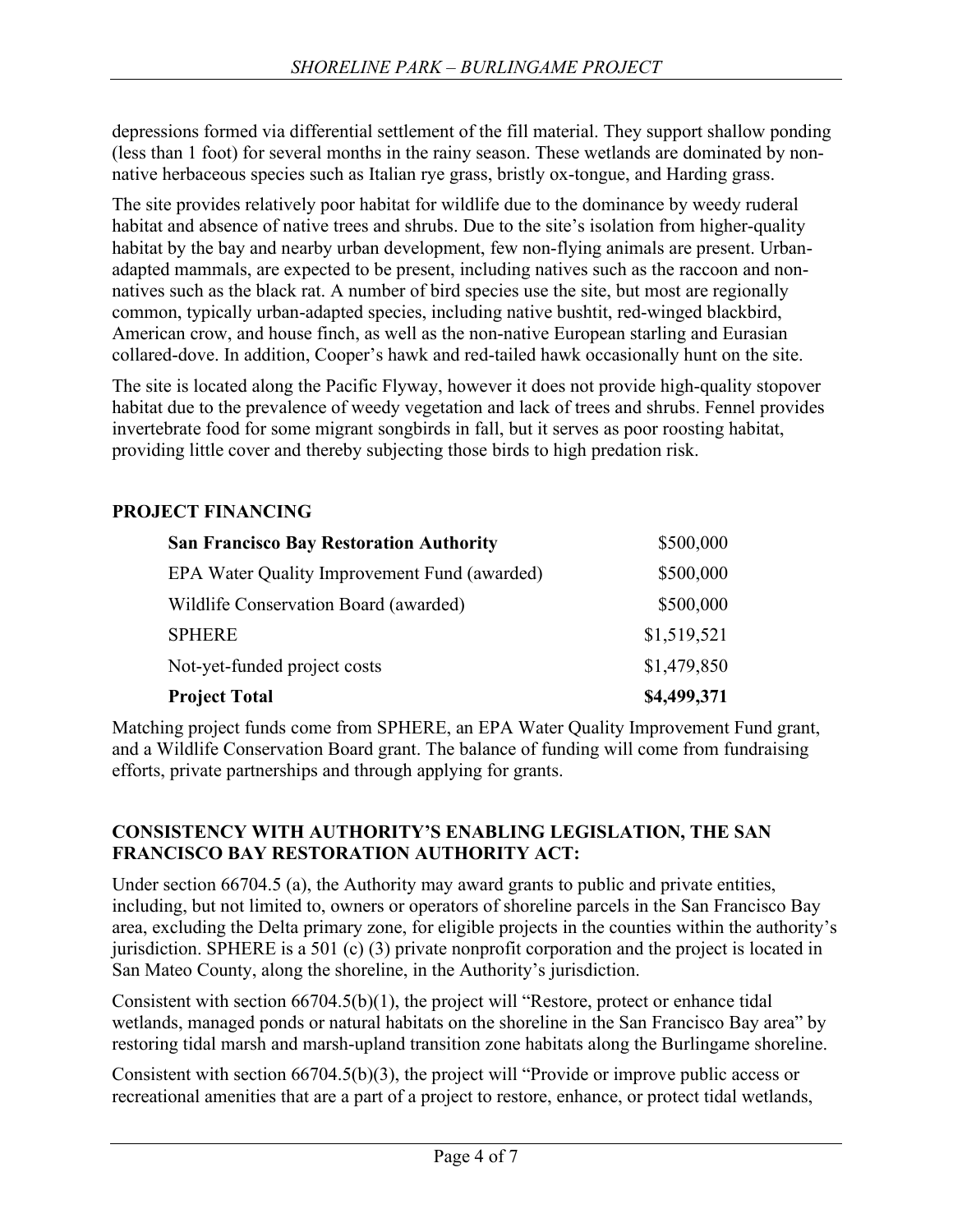managed ponds, or natural habitats" by developing boardwalks for nature viewing, Water Trail launch sites, safe fishing access points and the improvement of a section of the Bay Trail for bikers, joggers, and walkers.

Consistent with Section 66704.5(e), this recommended grant will be used to support planning for the project, which is an eligible project as described above.

## **CONSISTENCY WITH MEASURE AA PROGRAMS AND ACTIVITIES:**

This authorization is consistent with Measure AA's Vital Fish, Bird and Wildlife Habitat Program since the project will significantly enhance or restore 3-3.5 acres of tidal marsh and transition zone habitats, which will support a high diversity of shorebirds, waterfowl and other wildlife.

This authorization is consistent with Measure AA's Shoreline Public Access Program since the project will upgrade a section of the Bay Trail, construct boardwalks and trails for nature viewing, and install kayak and kitesurfing Water Trail launch sites and a fishing area. The project will also provide an education center and program educational events. An interpretive program will be installed throughout the park to engage the community about sea level rise, native habitats and other topics. Wayfinding and interpretive signage will be designed to provide the most inclusive experience possible and allow users of diverse ages, backgrounds, and abilities to engage with the site and learn from their experiences.

### **CONSISTENCY WITH MEASURE AA PRIORITIZATION CRITERIA:**

- 1. **Greatest positive impact.** The project will restore a tidal marsh ecosystem including a tidal marsh-upland transition zone in one of the few remaining suitable locations along the western shoreline of the Bay north of the San Mateo Bridge. The restored tidal marsh ecosystem will provide improved habitat for native marsh-associated flora and fauna and improved bay water filtration functions compared to the existing condition. The park will benefit local community members of all backgrounds by providing safe and inviting amenities for fishing, boating, kitesurfing/windsurfing, kayaking/paddle boarding, jogging, bicycling, birdwatching, picnicking, educational events, etc.
- 2. **Greatest long-term impact.** The park will be a permanent fixture on Burlingame's bayfront, specifically designed to be resilient to the effects of sea level rise. The project will provide the following key park infrastructure features above the projected 100-year coastal flood elevation in 2100: an education center, boardwalk and gathering spaces, two Water Trail access sites, and the central portion of the Bay Trail located on the created higher topography. The created tidal marsh ecosystem will be designed to be resilient to sea level rise. The Resiliency Figures 1 and 2 in Exhibit 2 show how the created tidal marsh habitats (mudflat, low marsh, mid-high marsh) are projected to transition upslope onto marsh-upland transition zone as sea level rises.
- 3. **Leveraging resources and partnerships.** The project is a public-private partnership directly between SPHERE (a non-profit) and the SMRCD (a local government entity) and involves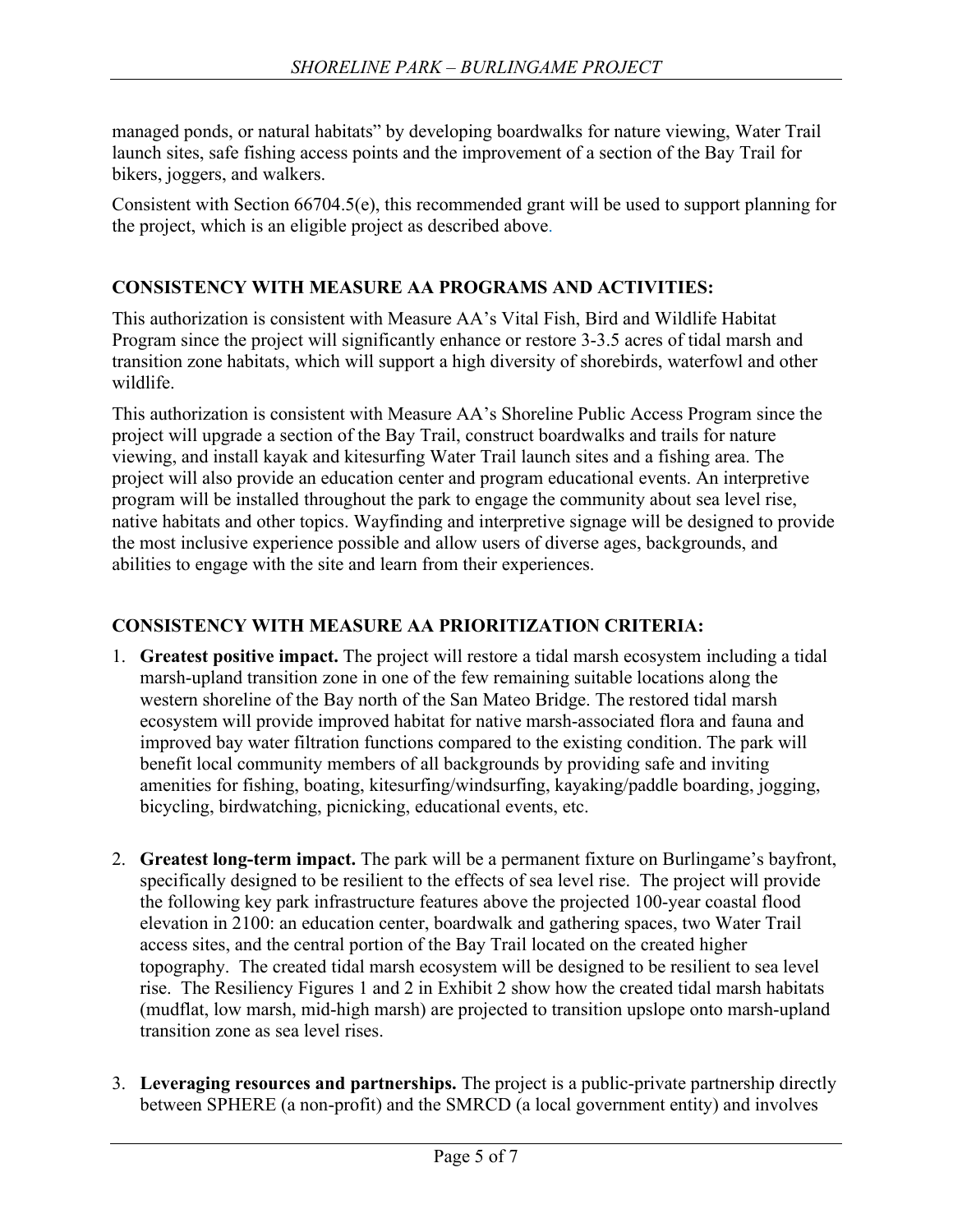close collaboration with additional government agencies such as the City of Burlingame (the local government, CEQA lead agency and building permit issuer), the SLC (landowner), and the EPA (providing a \$500,000 planning grant to the project). Additionally, the project team has been approved to work with the Bay Restoration Regulatory Integration Team (BRRIT) for permit coordination and to ensure all impacts are mitigated. This unique partnership also allows the project site to be developed into a public nature-based park with wildlife habitat instead of the hotel proposed by developers.

- 4. **Economically disadvantaged communities.** The project is located within an economically disadvantaged community as defined by the San Francisco Bay Restoration Authority Guidelines (census tract and block group) and will benefit nearby disadvantaged communities by encouraging Bay access and providing recreational amenities and educational opportunities. In order to inform and engage disadvantaged communities in the area, the project team is implementing a community outreach plan with San Mateo Resource Conservation District and Green Foothills. The latter is a grassroots community organization that addresses major challenges to the immigrant Latino residents in the community and advances environmental justice and social equity in land use decisions and policy.
- 5. **Monitoring, maintenance, and stewardship.** Restoration ecologist consultants will prepare a Tidal Marsh Habitat Restoration and Monitoring Plan. This document's monitoring plan will set forth a 10-year monitoring program (as required by the BRRIT), which will articulate the project's habitat restoration goals tied to quantitative, measurable success criteria metrics. Monitoring will document temporal trends toward achievement of the success criteria and guide site management recommendations. Metrics will include: habitat-based metrics (including surface area of restored habitat types and temporal succession/change in their spatial distribution; vegetation composition and percent cover; and physical, geomorphic processes including sedimentation, slough channel evolution, and tidal flushing); water quality metrics (including salinity, pH, and dissolved oxygen); and bird use monitoring to document changes in bird use over time. The monitoring program will be carried out by a qualified restoration ecologist, a restoration hydrologist, and a wildlife ecologist. This team will prepare reports that summarize the methods, results and recommendations for adaptive management, as needed, to achieve the quantitative success criteria.
- 6. **Coastal Conservancy's San Francisco Bay Area Conservancy Program.** The project is consistent with the San Francisco Bay Area Conservancy Program's Criteria, as follows: a. It is supported by several local/regional plans, including the:
	- California Water Action Plan (2016 update)
	- Baylands Ecosystem Habitat Goals Report (1999)
	- Baylands Goals Science Update (2015)
	- State Coastal Conservancy's 2018 2022 Strategic Plan:
	- Enhanced San Francisco Bay Area Water Trail Plan (2011)
	- San Francisco Bay Trail Plan (1989)
	- San Mateo County General Plan (1986)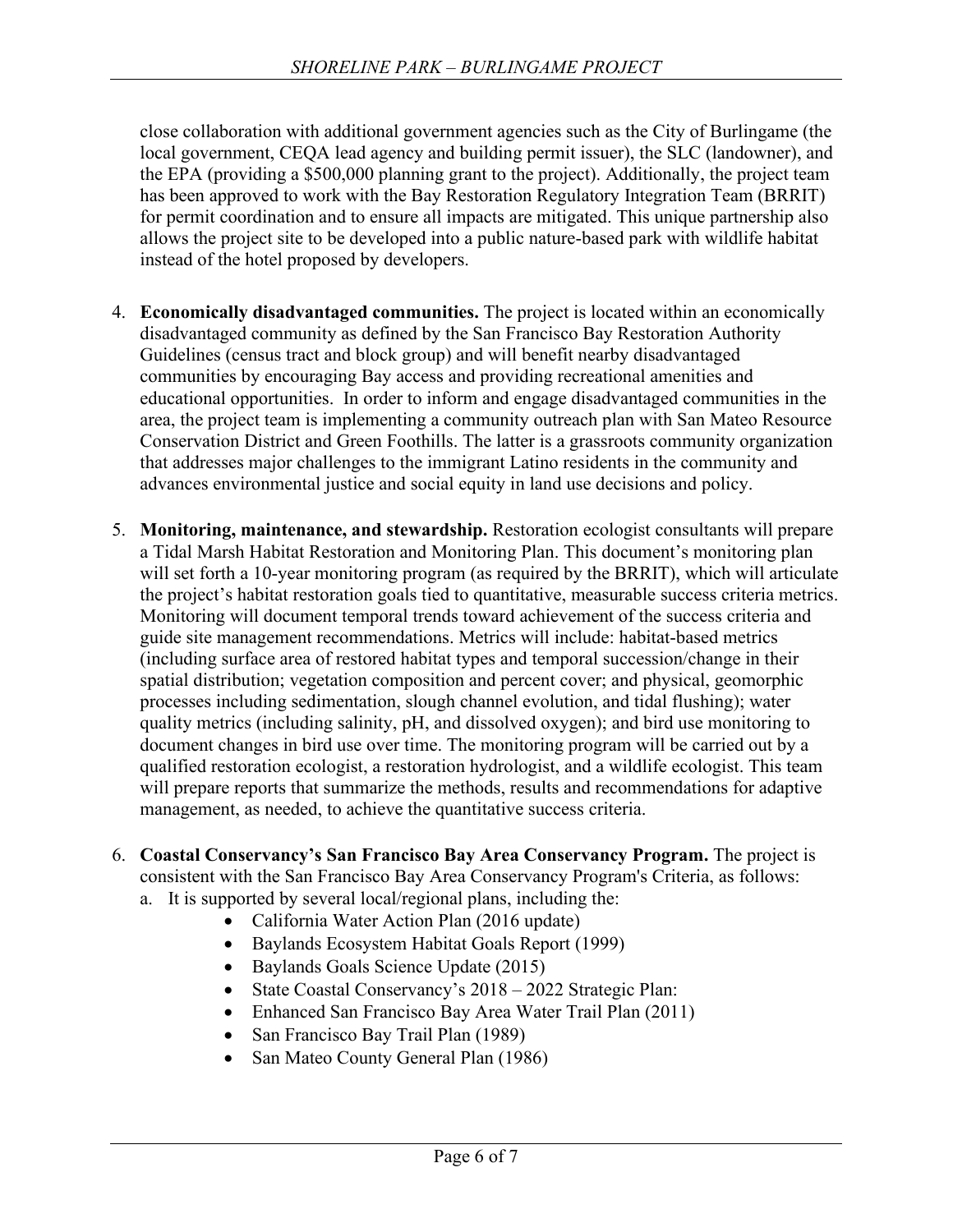- b. Planning for the project can be implemented immediately by SPHERE, is supported by in-kind funds from SPHERE, and leverages funds from EPA and the Wildlife Conservation Board.
- c. The project is urgently needed because the opportunities and benefits of restoring habitat and improving public access to the Bay will diminish over time as the site continues to degrade.
- 7. **San Francisco Bay Conservation and Development Commission's Coastal Management Program.** The project meets the following priorities of the program: habitat restoration, climate change resilience, and creating resource-compatible public access.
	- a. Fish, Other Aquatic Organisms and Wildlife Policy: Conserve and restore the Bay's tidal marshes, tidal flats and subtidal habitat to assure benefits to fish and other aquatic organisms and wildlife for future generations.
	- b. Public Access Policy: To ensure the optimum use of the Bay for recreation, enhancing access of waterfront parks by improving Bay Trail segments that connect to the waterfront and interpretive programs that inform visitors about the wildlife and habitat values present in the park.
	- c. Appearance, Design and Scenic Views: Designs should provide, enhance or preserve views of the Bay and shoreline, especially from public areas.
- 8. **San Francisco Bay Joint Venture's Implementation Strategy.** The project was presented to the San Francisco Bay Joint Venture in February 2021 and has been adopted as a planning project. The project is consistent with the SFBJV Implementation Strategy in that it restores and enhances bay habitat already in public ownership and uses funding partnerships (EPA and Wildlife Conservation Board funds).

# **COMPLIANCE WITH CEQA:**

The proposed planning work for the project is statutorily exempt from the requirement to prepare an environmental document under the California Environmental Quality Act and categorically exempt from CEQA under 14 Cal. Code of Regulations Sections 15262 and 15306, as it only involves

preparation of feasibility and planning studies for possible future actions that have not yet been approved, adopted or funded, and basic data collection, research and resource evaluation activities that will not result in serious or major disturbance to an environmental resource. The planning studies will consider environmental factors. Staff will file a Notice of Exemption upon approval of funding.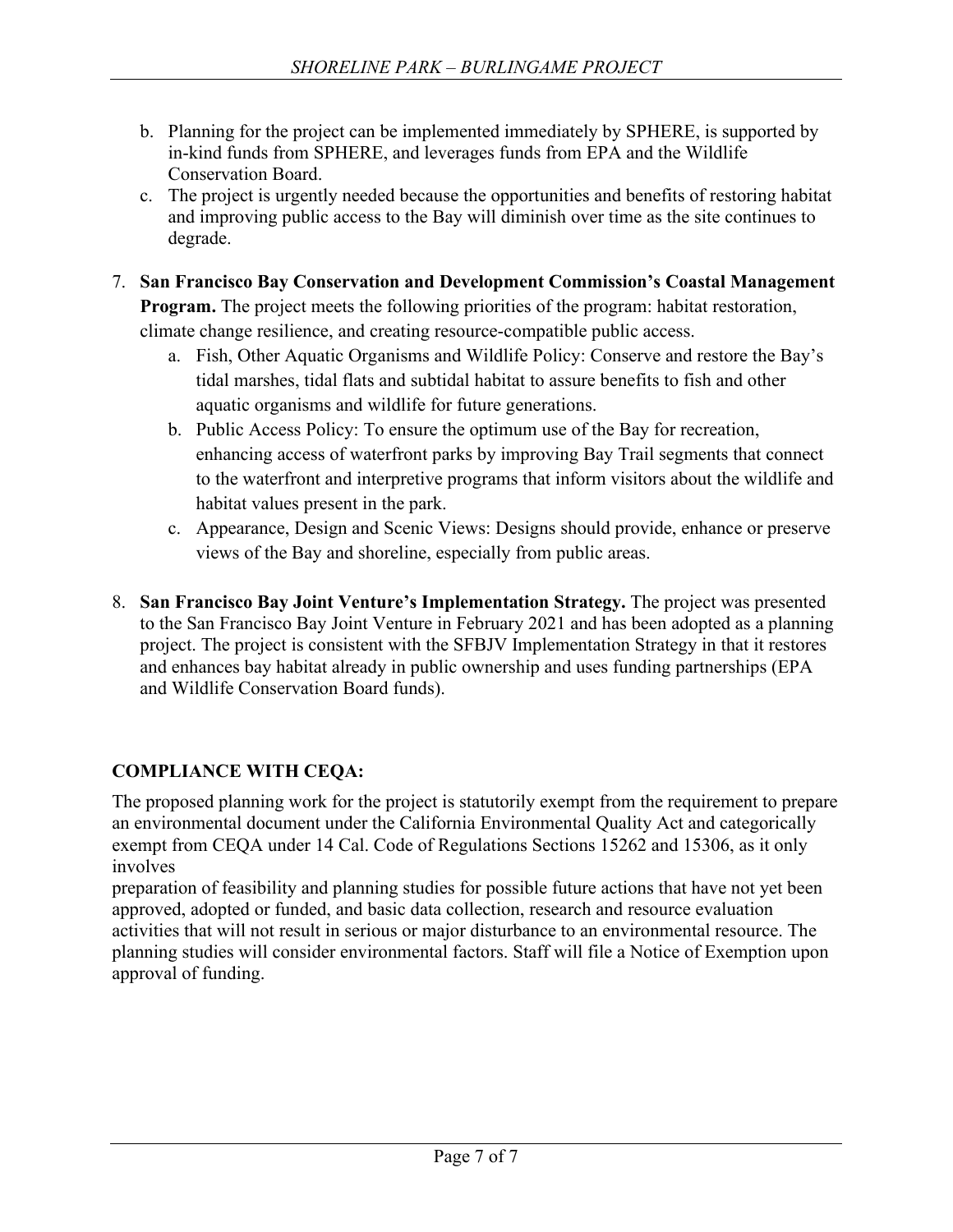

### SAN FRANCISCO BAY RESTORATION AUTHORITY CERTIFICATION OF ADOPTION OF RESOLUTIONS

I, Anulika White, Clerk of the Governing Board, certify that on June 18, 2021, the San Francisco Bay Restoration Authority Governing Board adopted the following resolutions:

## **1. Greenwood Gravel Beach Design Project**

The San Francisco Bay Restoration Authority hereby authorizes the disbursement of an amount not to exceed three hundred and eighty thousand dollars (\$380,000) to Marin County Department of Public Works to develop detailed designs and specifications, prepare permit applications, and complete CEQA review for a natural bay beach design at Greenwood Beach in Marin County.

Prior to commencement of the project, the grantee shall submit for the review and written approval of the Executive Officer of the Authority the following:

- 1. A detailed work program, schedule, and budget.
- 2. Names and qualifications of any contractors to be retained in carrying out the project.
- 3. A plan for acknowledgement of Authority funding.

Based on the accompanying staff report and attached exhibits, the San Francisco Bay Restoration Authority hereby finds that:

- 1. The proposed authorization is consistent with The San Francisco Bay Restoration Authority Act, Gov. Code Sections 66700-66706.
- 2. The proposed authorization is consistent with The San Francisco Bay Clean Water, Pollution Prevention and Habitat Restoration Measure (Measure AA).

## **2. Coyote Hills Restoration and Public Access Project**

The San Francisco Bay Restoration Authority hereby authorizes the disbursement of an amount not to exceed three million, five hundred thousand dollars (\$3,500,000) to East Bay Regional Park District to implement the Coyote Hills Restoration and Public Access Project, which includes restoration of wet meadow, willow thicket, mixed riparian forest, oak savanna, grasslands, and seasonal wetland habitats, as well as installation of public access facilities on the new portion of Coyote Hills Regional Park, in the City of Fremont, Alameda County.

Prior to commencement of the project, the grantee shall submit for the review and written approval of the Executive Officer of the Authority the following:

- 1. A detailed work program, schedule, and budget.
- 2. Names and qualifications of any contractors to be retained in carrying out the project.
- 3. A plan for acknowledgement of Authority funding.
- 4. Evidence that all permits and approvals required to implement the project have been obtained.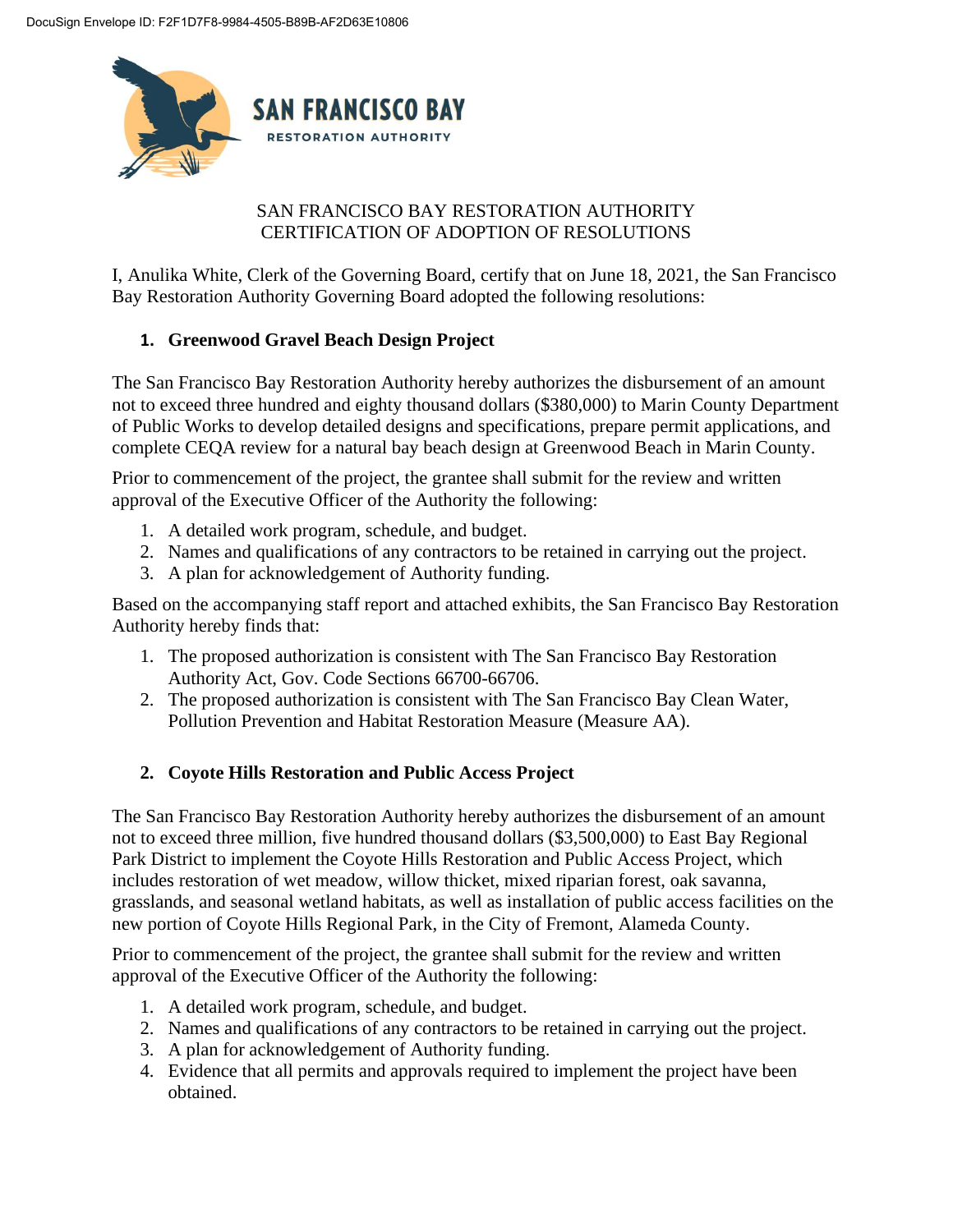5. Evidence that the grantee has entered into a project labor agreement consistent with San Francisco Bay Restoration Authority Resolution 22.

Based on the accompanying staff report and attached exhibits, the San Francisco Bay Restoration Authority hereby finds that:

- 1. The proposed authorization is consistent with The San Francisco Bay Restoration Authority Act, Gov. Code Sections 66700-66706.
- 2. The proposed authorization is consistent with The San Francisco Bay Clean Water, Pollution Prevention and Habitat Restoration Measure (Measure AA).

#### **3. Terminal Four Wharf Removal Project**

The San Francisco Bay Restoration Authority hereby authorizes the disbursement of an amount not to exceed two million three hundred thousand dollars (\$2,300,000) to the City of Richmond for final design, implementation, and monitoring of the Terminal Four Wharf Removal Project. near Point San Pablo, Contra Costa County

Prior to commencement of the project, the grantee shall submit for the review and written approval of the Executive Officer of the Authority the following:

- 1. A detailed work program, schedule, and budget.
- 2. Names and qualifications of any contractors to be retained in carrying out the project.
- 3. A plan for acknowledgement of Authority funding.
- 4. Evidence that all permits and approvals required to implement the project have been obtained.
- 5. Evidence that the grantee has entered into a project labor agreement consistent with San Francisco Bay Restoration Authority Resolution 22.

Based on the accompanying staff report and attached exhibits, the San Francisco Bay Restoration Authority hereby finds that:

- 1. The proposed authorization is consistent with The San Francisco Bay Restoration Authority Act, Gov. Code Sections 66700-66706.
- 2. The proposed authorization is consistent with The San Francisco Bay Clean Water, Pollution Prevention and Habitat Restoration Measure (Measure AA).
- 3. The San Francisco Bay Restoration Authority has independently reviewed and considered the "Terminal Four Wharf, Warehouse, and Piling Removal Project Initial Study/Mitigated Negative Declaration" (MND), and Mitigation, Monitoring, and Reporting Program (MMRP) adopted by the State Coastal Conservancy on November 19, 2020 and attached to this staff recommendation as Exhibits 4 and 5. The Authority finds that, as mitigated and designed, there is no substantial evidence that the proposed project will have a significant effect on the environment. The only potential effects, for which mitigation is proposed, are in the areas of Aesthetics, Air Quality, Biological Resources, Cultural Resources, Noise, Tribal Cultural Resources and the Authority finds that there is substantial evidence that the mitigation measures identified in the MND will avoid, reduce or mitigate any possible significant environmental effect of the project to a lessthan-significant level.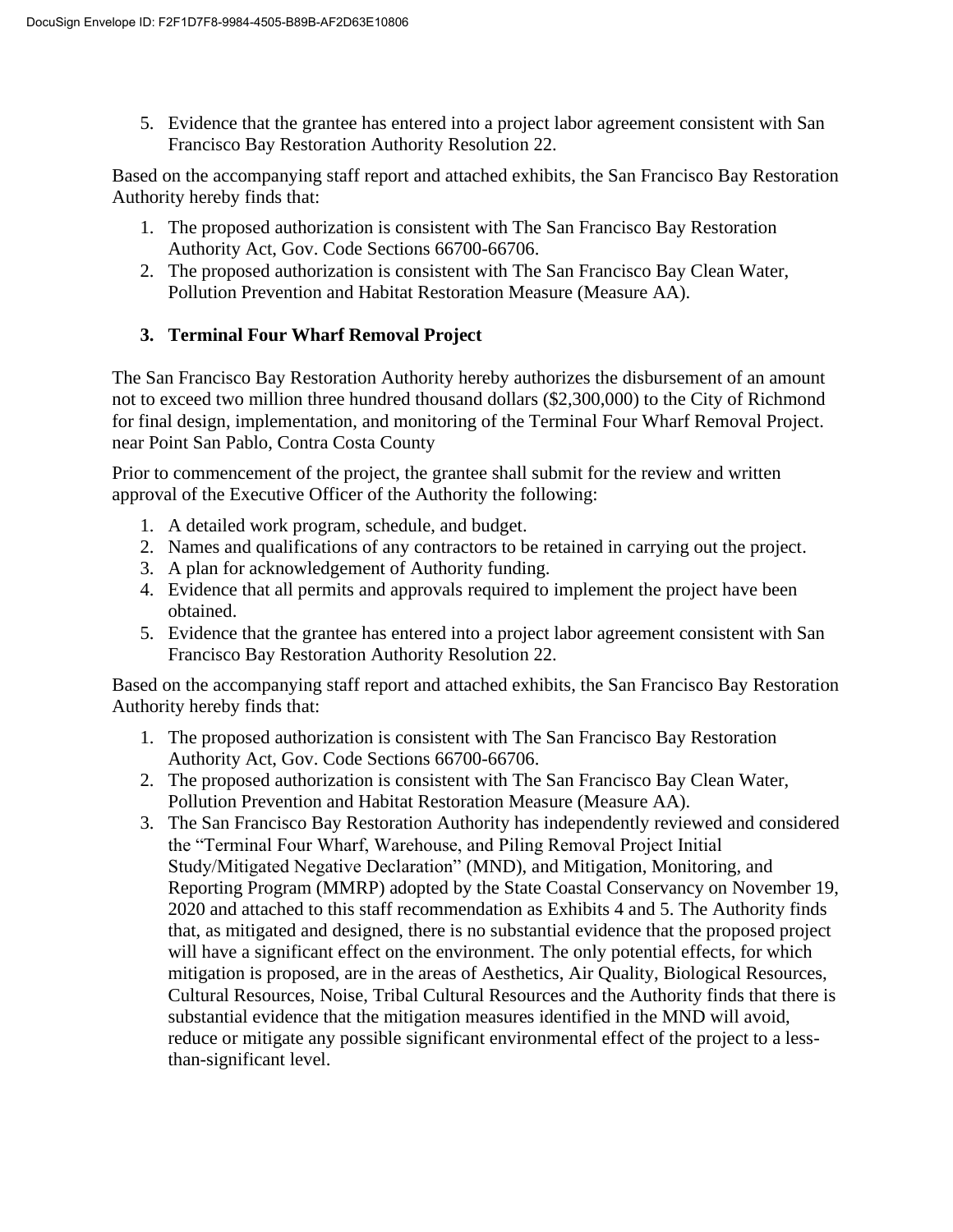#### **4. Burlingame Shoreline Park Project**

The San Francisco Bay Restoration Authority hereby authorizes the disbursement of an amount not to exceed five hundred thousand dollars (\$500,000) to the SPHERE Institute to conduct site studies and community engagement, prepare detailed plans and detailed designs, prepare regulatory permit applications and environmental review documents, and prepare a long-term lease application for the Shoreline Park – Burlingame Project, which will transform a 9.4-acre vacant parcel of State-owned bayfront land into a public nature and recreation park and will include restoration of approximately 3-3.5 acres of tidal marsh and transition zone habitats along the shoreline in San Mateo County (Exhibit 1). The proposed education center at the park will be designed to include the best possible bird safety features.

Prior to commencement of the project, the grantee shall submit for the review and written approval of the Executive Officer of the Authority the following:

- 1. A detailed work program, schedule, and budget.
- 2. Names and qualifications of any contractors to be retained in carrying out the project.
- 3. A plan for acknowledgement of Authority funding.

Based on the accompanying staff report and attached exhibits, the San Francisco Bay Restoration Authority hereby finds that:

- 1. The proposed authorization is consistent with The San Francisco Bay Restoration Authority Act, Gov. Code Sections 66700-66706.
- 2. The proposed authorization is consistent with The San Francisco Bay Clean Water, Pollution Prevention and Habitat Restoration Measure (Measure AA).
- 3. The grantee is not required to enter into a project labor agreement per Resolution 22 because the proposed authorization is for planning work.

## **5. Colma Creek Restoration and Adaptation Project**

The San Francisco Bay Restoration Authority hereby authorizes the disbursement of an amount not to exceed five hundred ninety-five thousand dollars (\$595,000) to the City of South San Francisco to prepare technical studies, undertake community engagement, perform design and engineering work, and develop a permitting and CEQA plan for the Colma Creek Restoration and Adaptation Project ("the project"). The restoration and sea level rise adaptation actions are expected to expand marsh habitat, increase flood protection, and provide public access at the mouth of Colma Creek in South San Francisco (Exhibit 1).

Prior to commencement of the project, the grantee shall submit for the review and written approval of the Executive Officer of the Authority the following:

- 1. A detailed work program, schedule, and budget.
- 2. Names and qualifications of any contractors to be retained in carrying out the project.
- 3. A plan for acknowledgement of Authority funding.

Based on the accompanying staff report and attached exhibits, the San Francisco Bay Restoration Authority hereby finds that:

1. The proposed authorization is consistent with The San Francisco Bay Restoration Authority Act, Gov. Code Sections 66700-66706.